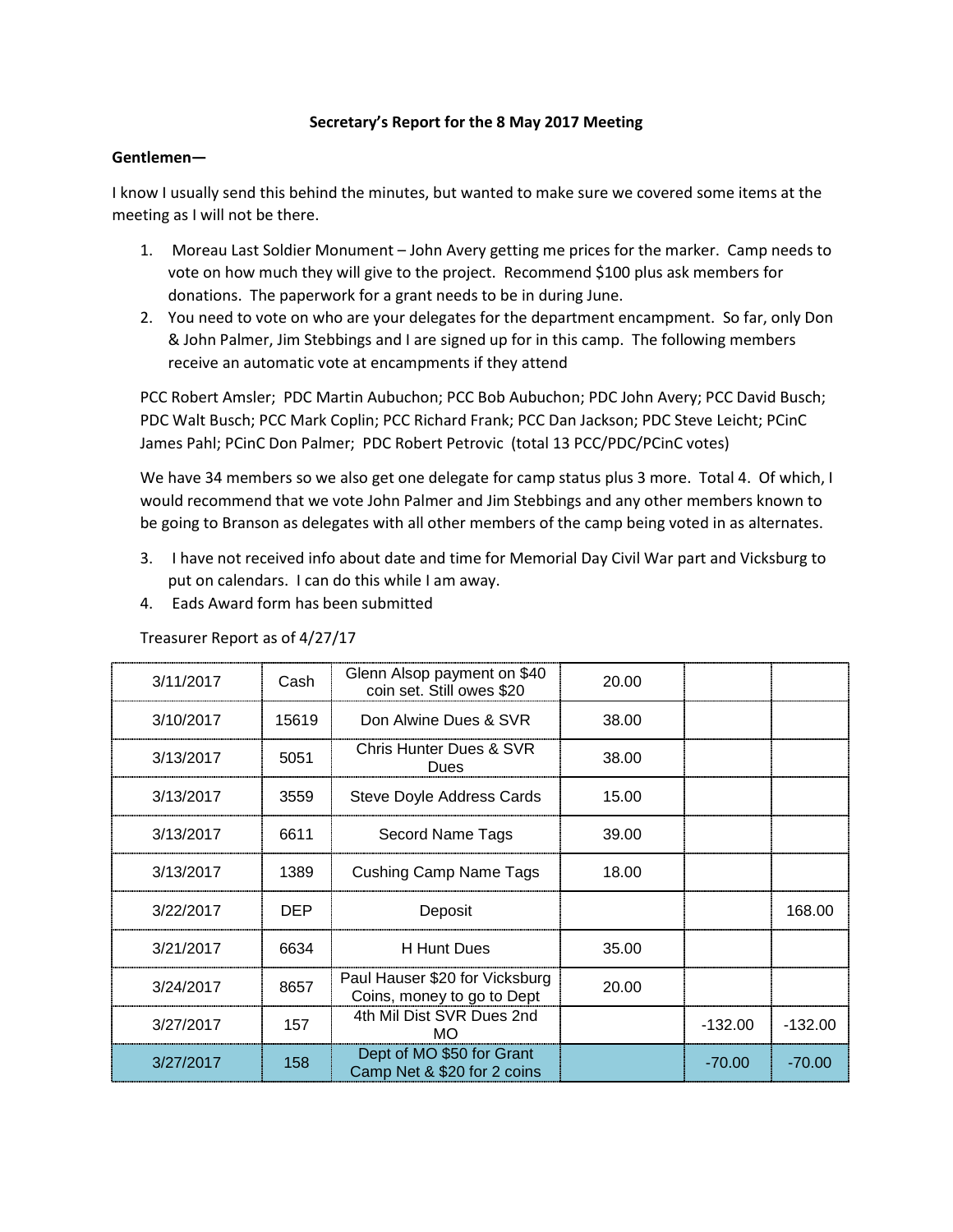| 4/7/2017  | 613900     | Ron Laboe Membership and<br>fee                                           | 45.00 |                |           |
|-----------|------------|---------------------------------------------------------------------------|-------|----------------|-----------|
| 4/7/2017  | <b>DEP</b> | Deposit                                                                   |       |                | 100.00    |
| 4/11/2017 | 104        | Dept of MO Per Capita                                                     |       | $-911.75$      | $-911.75$ |
| 4/24/2017 | $105 -$    | <b>Arch Engraving #621653</b>                                             |       | <u>-22.80 </u> | $-22.80$  |
| 4/24/2017 | 106        | <b>Nat'l Dues for Sup</b><br><b>Membership Sumner</b><br><b>Hunnewell</b> |       | $-5.00$        | $-5.00$   |

TOTALS 19,038.62 17,335.31 1,360.98

|                          |            | <b>TOTAL Check</b><br>& Savings | 1,360.98 |
|--------------------------|------------|---------------------------------|----------|
| <b>Committed Funds</b>   |            |                                 |          |
| <b>SVR Fund</b>          | \$69.51    |                                 |          |
| Total                    | \$69.51    |                                 |          |
| <b>TOTAL MONEYS</b>      |            |                                 |          |
| <b>Total Checking</b>    | \$1,360.98 |                                 |          |
| <b>Undeposited Funds</b> | \$55.00    |                                 |          |
| Total                    | \$1,415.98 |                                 |          |
| <b>Committed Funds</b>   | \$69.51    |                                 |          |
| <b>Uncommitted Funds</b> | \$1346.47  |                                 |          |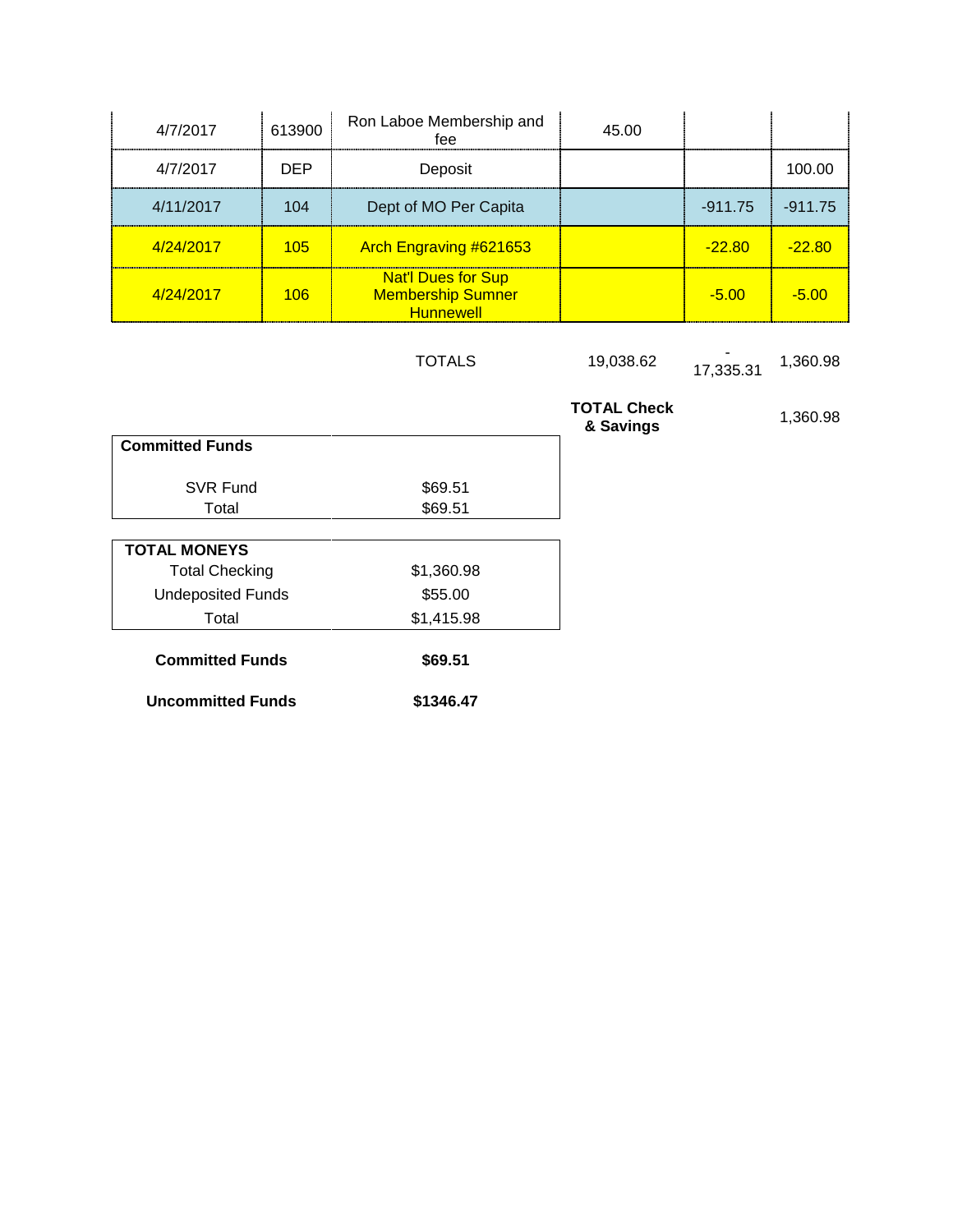## **US Grant #68 SUVCW**

# **10 Apr 2017 Meeting**

# **Frailey's Grill, I-55 & Butler Hill Rd**

Present: PCC-CC Mark Coplin, JVC- PCC Bob AuBuchon, Sec-Treas PDC Walt Busch, PDC Martin Aubuchon, PDC Bob Petrovic, PCinC Don Palmer, John Palmer, Jim Stebbings, Chaplain- Fr Vincent Heier (arrived 1915)

Meeting was opened with prayer and pledge of allegiance at 1903 hrs by Commander Coplin

Minutes read, Secretary Report read & Treasurer Report reviewd. Motion to pass all by Martin Aubuchon with treasurer's report subject to audit.  $2^{nd}$  by Bob Aubuchon. Passes

### Commander's Report

Working on Vicksburg Monument – Flag or Bunting

Placed order for 3 more badges

Senior Vice Commander – No Report

Junior Vice Commander – Bob Aubuchon tried to contact member Elliott about not renewing for this year.

Department Report – Do we as a camp want to run a national encampment (as most of the department work will fall on us) . Bob Petrovic to send us copy of the national manual to consider.

Vicksburg Memorial Ceremony update by Don Palmer. All is proceeding. Some officials have responded. Walt asked about getting a brief description of time and event that he could post on local calendars on the web (KDHX, Fox 2, etc). Mark said he would get it to me.

Civil War Trivia held

- 1. What cap symbol denoted membership in the Confederate Medical Service attached to an Infantry Corps? a. Star b. Diamond c. Snake d. Cross
- 2. After Andersonville, which prisoner-of-war camp experienced the most deaths amongst its prisoners? a. Point Lookout b. Camp Douglas c. Elmira
- 3. Which former Union general became the first president of the National Rifle Association? a. Joseph Hooker b. Ambrose Burnside c. John M. Schofield d. Joshua Chamberlin
- 4. Which of these states did Lincoln NOT win in the 1860 presidential election?
	- a. New York b. California c. Maine d. Maryland
- Which of these states did Lincoln NOT win in the 1864 presidential election? a. New Jersey b. New York c. Pennsylvania d. Maryland
- 5. T or F There are NO Confederate veterans buried in Arlington National Cemetery?
- 6. How many soldiers died in POW camps?
- 7. What caused the greatest number of deaths during the war?
- 8. Were more wounds caused by artillery, bullets, or hand to hand combat?
- 9. To which party did Lincoln belong when he was elected to Congress in 1846?